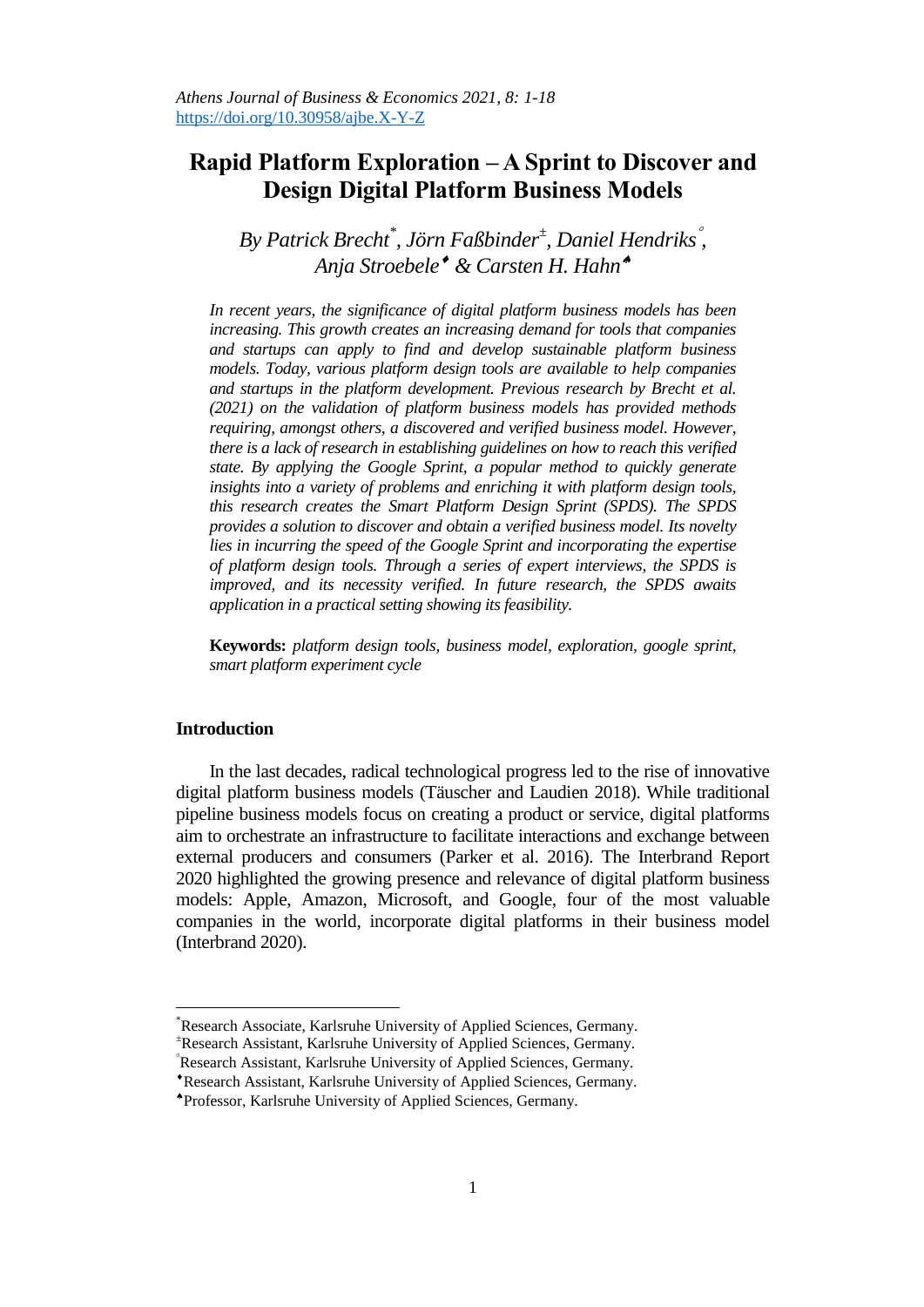There are many reasons for the growing dominance of digital platform business models. For instance, they can be deployed quickly and are highly scalable due to the high amount of accessible potential customers over the internet. Additionally, offers and content can be individualized (Parker et al. 2016). On the downside, there is a high risk of platforms failing before reaching a relevant status (van Alstyne et al. 2016). In this light, previous research on the validation of platform business models suggested investigating how digital platform business models can be designed and verified when no initial concepts exist. It is essential to generate and verify an initial concept before investing money to validate and scale the platform (Brecht et al. 2021). Practice has used frameworks such as the Google Sprint by the venture capital firm Google Ventures to prototype, test initial concepts, and verify them (Nashrulloh et al. 2019). The Google Sprint is a structured framework that can assist the user in generating an initial idea for a business model, including a first verification at the end of the five-day process (Knapp et al. 2016).

To date, the Google Sprint has been used and investigated in the scientific literature for specific purposes such as designing software products in startups, assessing innovation techniques in small and medium-sized companies, and in educational settings to enhance a user-centered design course for university students (Nashrulloh et al. 2019, Martins et al. 2020, Larusdottir et al. 2019). However, to the authors' knowledge, no research has been conducted to investigate the use of the Google Sprint for designing digital platform business models. This research builds on the Google Design Sprint 2.0 to create a new framework, which delivers a verified digital platform business model. Therefore, it focuses on the use case of designing a digital platform business model from scratch. It incorporates the unique features and characteristics of digital platform business models that differ in many aspects from the logic of traditional pipeline business models (Brecht et al. 2021). Consequently, this research is concerned with answering the following research question:

RQ: To what extend can the Google Sprint be adjusted and used to discover and design digital platform business models?

This exploratory research proposes the Smart Platform Design Sprint for the specific use case of designing and verifying a digital platform business model. More precisely, the Google Design Sprint 2.0 is used as a basis and augmented with platform design tools. After designing the first iteration of the Smart Platform Design Sprint, it was verified through a series of expert interviews. With this feedback, the researchers created a new and improved version of the Smart Platform Design Sprint.

The qualitative research design generates actionable insights for practitioners to be more successful in designing a platform business model. Results suggest extending the Sprint to a five-day process to incorporate the activities more efficiently and to include an onboarding event to align the team's mindset. Furthermore, the moderator leading the team through the Sprint must be knowledgeable and skilled in transferring this knowledge to the team. Also, it is recommended to add the Minimal Viable Platform (MVP) Canvas to improve the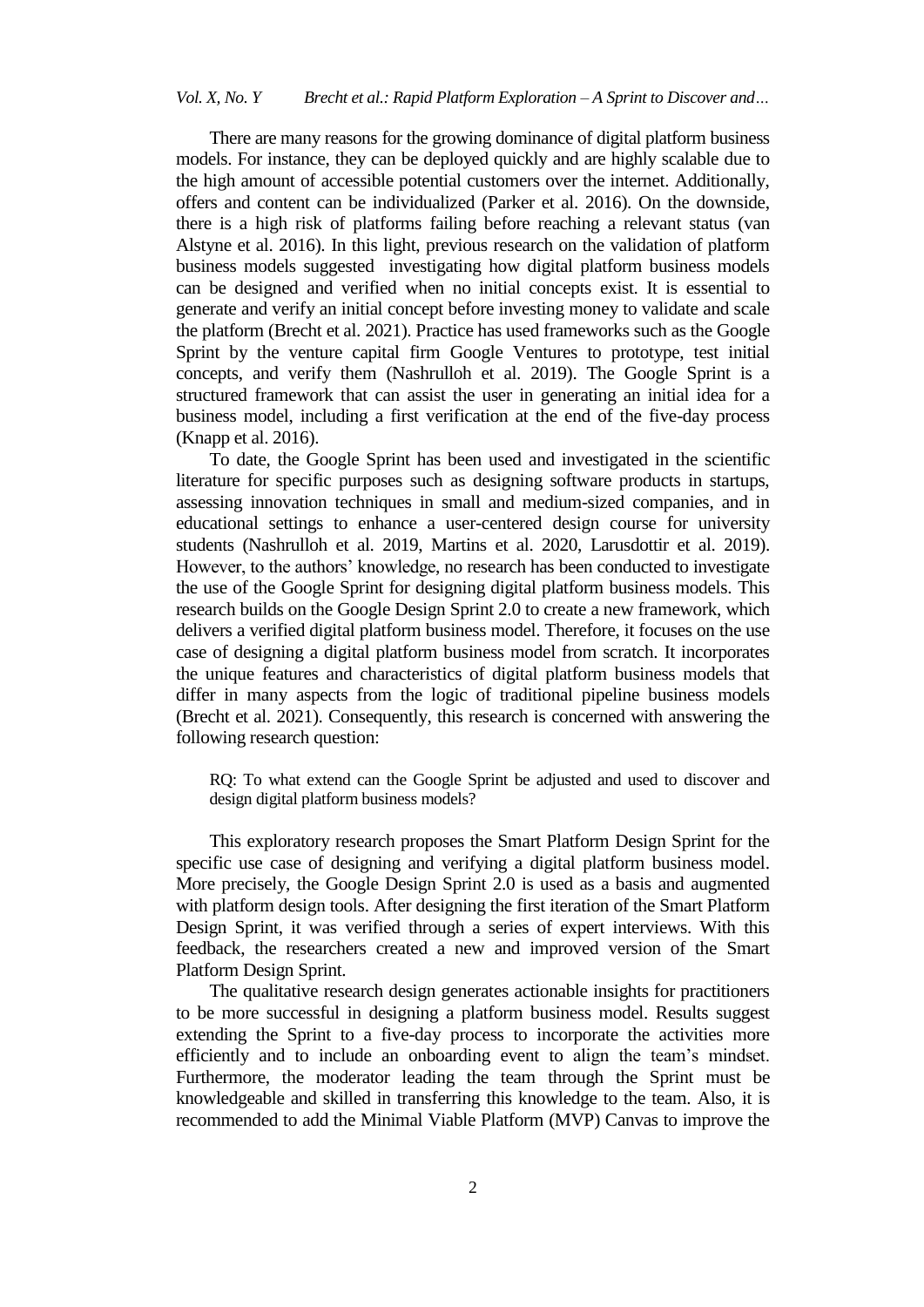categorization of platform assumptions. Lastly, reordering the sequence of specific activities improved the speed of the Smart Platform Design Sprint.

This paper is structured as follows. The next section explains relevant theoretical concepts to increase the understanding of the research context and derives the hypothesis of this research. The third section describes the methodology, including the research design choices, the expert interviews, and the qualitative content analysis. Section four present the results by showing how the Smart Platform Design Sprint is constructed and iteratively enriched with expert knowledge. In section five, a general discussion is given, followed by theoretical and practical implications. This section continues with insights into the limitations encountered during this research and suggestions for future research. Finally, this paper ends with concluding remarks.

## **Literature Review**

## *Business Model Exploration*

The notion of exploration in the (platform) business model setting is defined as the quest of transforming business ideas into value propositions relevant to customers, which are "embedded in scalable and profitable business models" (Osterwalder et al. 2020, p. 9). In essence, exploration is finding and creating comparative advantages over the company's competition (Thomke 2014).

Exploration comprises the steps (1) discovery and (2) validation. The goal of discovery is to gain insights and gather data to determine whether the general direction of the business model is correct (Aulet and Ursache 2017). Meeting this goal involves a range of activities such as applying theory, creating tools, or conducting experimentation (Kulkarni and Simon 1988). As discovery ensures that value is created for the customer (Bland and Osterwalder 2020), discovery activities run under the premise of verification. Verification ensures that the conditions imposed at the beginning of the development process are satisfied at every development stage (IEEE 1990). Therefore, verification occurs internally and determines whether the business model was designed correctly. Upon completing the discovery step, a verified business model is extracted, and investigated further in the second step of exploration, validation.

Generally, validation assesses whether the specified requirements are satisfied, and the output fulfills its purpose in the target environment (Engel 2010, Albers et al. 2010). Thus, validation occurs externally and can be done during or at the end of the development process (Engel 2010, IEEE, 1990). In business model exploration, validation entails a more advanced and robust gathering of evidence and further evaluates the findings of the discovery stage. The focus lies on conducting authentic and real experimentation investigating customer behavior (Bland and Osterwalder 2020). The findings will be used to confirm or redesign the business model and the value propositions (Osterwalder et al. 2020).

As an example, for the validation of a digital platform business model, Brecht et al. (2021) developed the Smart Platform Experiment Cycle (SPEC). It is a five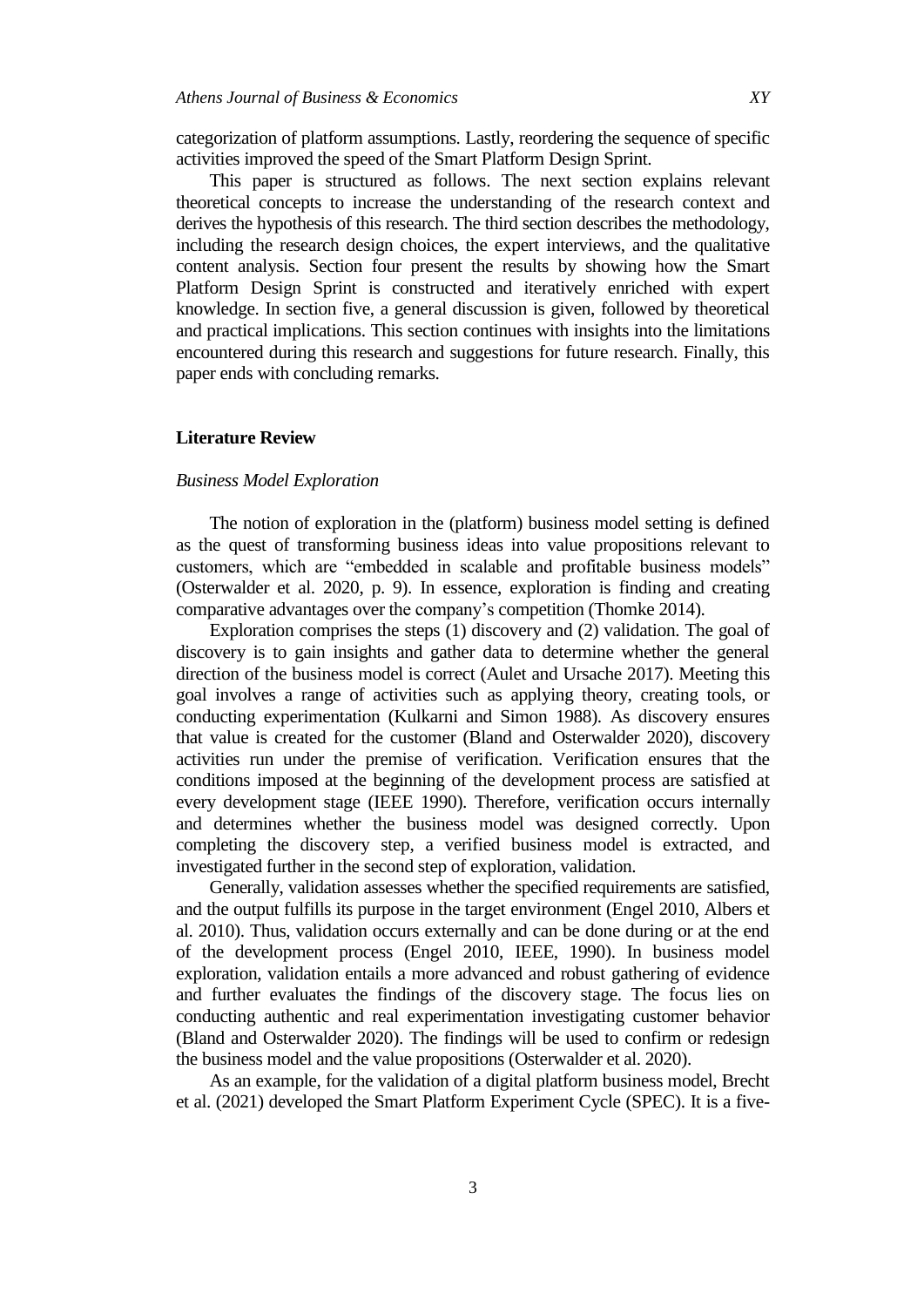step process designed to validate digital platform business models through business experiments with customers. The SPEC aims to achieve validation by spending limited time and money. Possible outcomes of the process are a (in)validated hypothesis about the platform business model that initiates either a new iteration of the SPEC or a decision to pivot or stop the activities subjected in the hypotheses (Brecht et al. 2021). However, a prerequisite to starting the SPEC is a verified platform business model.

## *The Google Design Sprint 2.0*

The Google Design Sprint 2.0 is a four-day process that enables a team to answer vital questions by testing and prototyping initial ideas with customers (Knapp et al. 2016). The Google Design Sprint 2.0 is an advancement of the Google Sprint, created to tackle various problems. The problems solved by the Sprint ranged from the development of an online shop to software-specific issues (Knapp et al. 2016). For example, the original Google Sprint was used for the development of Google Hangouts.

The Google Design Sprint 2.0 requires several steps as preparation before the actual sprint. Sprints target primarily crucial problems to justify the resources the company invests into the sprint. Consequently, before running the Google Design Sprint 2.0, the problem should be well defined (Knapp et al. 2016). Up to seven or eight people are selected to form the sprint team, thereby a moderator and at least one decider are chosen (Sutton 2014, Knapp et al. 2016). The moderator leads the team through the planned exercises and is responsible for the organization of the sprint, including the location and materials necessary to complete the sprint (Knapp et al. 2016). The decider has the authority to make decisions during the sprint week (Knapp et al. 2016).

The sprint participants must understand the scope of decisions they make. It is essential when deciding how to monetize the platform since monetization affects a platform's network effects (Parker et al. 2016). Thus, one might consider the following hypothesis:

H1: *Before the sprint, the sprint team should participate in a Massive Open Online Course (MOOC) or some event to gain a basic understanding of platform business*  models. Alternatively, a platform expert could be part of the team to provide the *necessary platform-specific knowledge in the team.*

One of the sprint's objectives is to be fast and efficient; time is limited during the sprint week. Therefore, the team should be familiar with the canvases before starting the sprint, resulting in saving time during the sprint week. This can be formulated as a second hypothesis:

H2: *There should be a workshop before the sprint week in which the participants get to know the canvases used in the sprint.* 

On Monday, the sprint starts with an exercise called "Ask the Experts". The moderator asks the team a series of questions regarding, for example, a product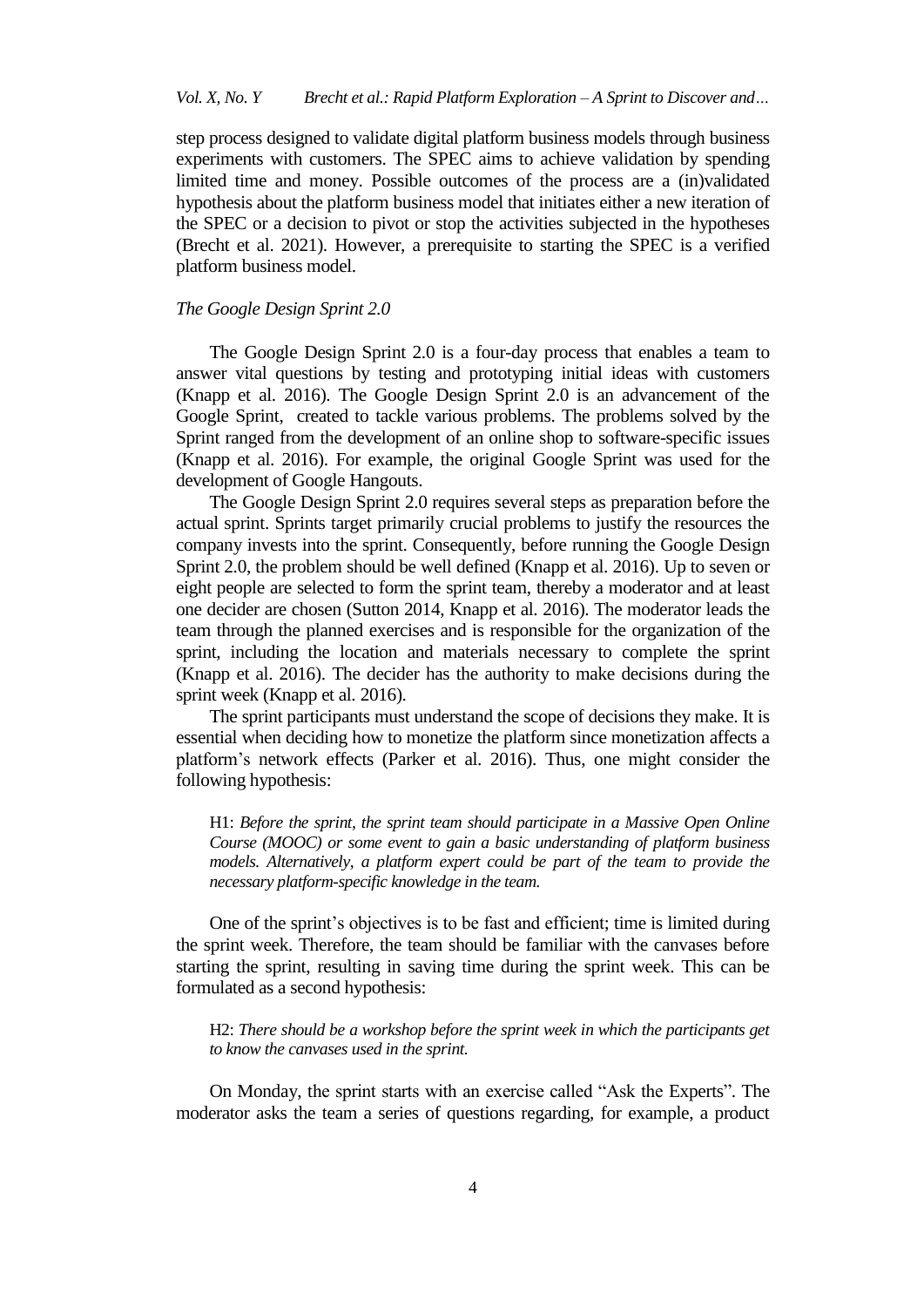description, the product users, and which problem the product is trying to solve. Answers are collected by all team members. The team categorizes all notes and votes which categories are prioritized. The decider's opinion has additional weight (Courtney et al. 2021). After completing the interviews, the long-term goals and sprint questions are targeted. For this purpose, every team member anticipates the best possible outcome for the problem at hand and writes it down. As in the previous exercise "Ask the Experts", the answers are collected, and the team votes on a joint goal (Courtney et al. 2021). Next, the sprint questions are deduced from the long-term goal, with the team thinking about the most significant obstacles they must overcome to achieve the long-term goal determined previously. The collection and voting process from the previous exercises are applied again (Courtney et al. 2021). Afterward, a map is created to support the activities of the following days. It visualizes a process, for example, a customer journey (Knapp et al. 2016). With the creation of the map, the basis for the sprint is completed. Now, the team shifts its focus to finding solutions, starting with an exercise called "Lightning Demos". Team members receive time for researching and finding solutions, followed by a short presentation (Knapp et al. 2016). In the next step, all team members sketch eight variations of their best ideas in eight minutes (Knapp et al. 2016). In the last step of the solution sketching process, the team creates a solution sketch. Every team member keeps their sketch anonymous, gives it a title, and makes the sketch self-explanatory (Knapp et al. 2016).

On Tuesday, the team decides by vote which solution sketch is prototyped in a *User Test Flow*. To create the *User Test Flow*, the team members work individually on the definition of six action steps. One action step could be, for instance, an individual click (Courtney et al. 2021). After the results are presented, the team votes on the preferred *User Test Flow* (Courtney et al. 2021). Next, the storyboard is created building on the *User Test Flow*.

On Wednesday, prototypes are built. The key is to build the prototype as lean as possible without wasting time but to a sufficient extent to test the idea (Knapp et al. 2016). For prototyping, team members take on the roles of interviewer, makers, writer, asset collector, and stitcher. The interviewer prepares a script for the interviews, while the makers create the components of the prototype. The asset collector collects or provides the makers with necessary materials, like photos, logos. The stitcher combines the parts building the prototype and presents it to the interviewer (Knapp et al. 2016). The interviewer is the target for the trial run as the interviewer did not participate in the prototype's building process. Thus, it is most likely to spot any inconsistencies or flaws the team should fix before the user tests (Knapp et al. 2016).

On Thursday, the team conducts five user tests with customers, which are sufficient to identify 85% of usability problems (Nielsen 2000, Knapp et al. 2016). For the interviews, the team occupies two rooms. In the first room, the interviewer conducts the interviews with the users. The interviewer gives the customer openended tasks and asks questions (Knapp et al. 2016). In the second room, the rest of the team watches a live stream of the interview and takes notes regarding the customers' reactions while handling the prototype (Knapp et al. 2016). The team tries to identify patterns in the customers' reactions and determines whether these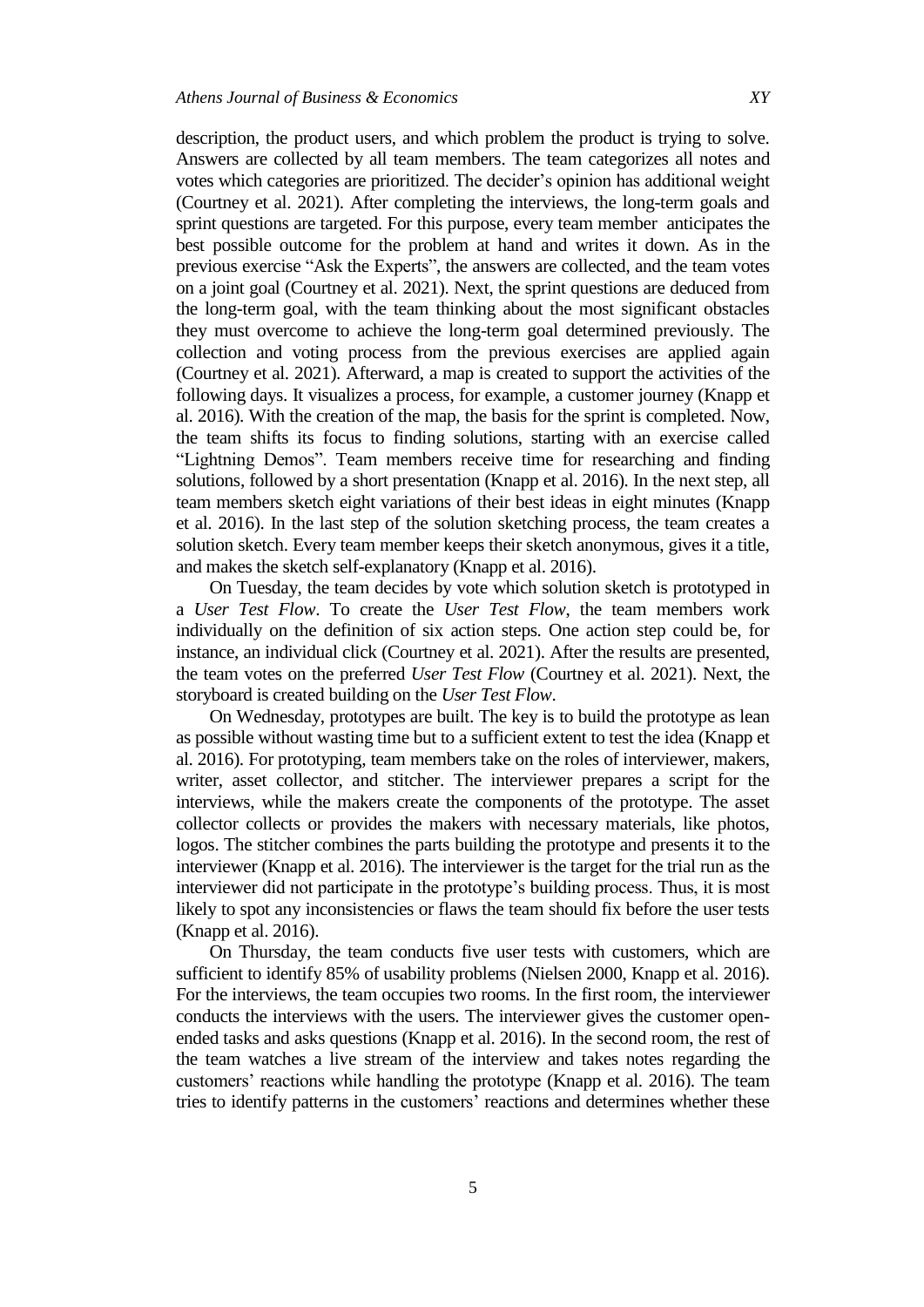patterns are significant (Knapp et al. 2016). At the end of the sprint, the team refers to the goals set on Monday and decides how to follow up (Knapp et al. 2016).

## *Platform Design Tools*

Platform Design Tools have been created to support the development of digital platforms. To provide platform-specific expertise, specific exercises from the Platform Design Toolkit 2.2 by Boundaryless S.r.l. (2019) are implemented. In the following, a set of canvases and tools used in this research are presented.

The following tools are used on Monday in the Platform Design Sprint: In the *Ecosystem Canvas*, stakeholders such as external stakeholders, peer consumers, peer producers, partners, and platform owners are identified with a focus on the entities participating in the interactions (Boundaryless S.r.l. 2019). In connection with this canvas, the *Ecosystem Entity-Role Portrait Canvas* is used to analyze each entity's assets, capabilities, performance pressures, current goals, and the gains the entity expects from its participation in the ecosystem (Boundaryless S.r.l. 2019). Since every platform starts with one core interaction between producers and consumers, this interaction forms the core relationship. Successful platforms scale by designing new interactions around a core interaction during the lifecycle of a platform (Parker et al. 2016). The main tool to consider for this decision is the *Ecosystem's Motivation Matrix*. It displays the current and future potential of the identified entities to exchange value comprised in a matrix (Boundaryless S.r.l. 2019). Additionally, the team determines a core entity, which is one entity of the core relationship. This core entity has priority when designing the platform (Boundaryless S.r.l. 2019). These tools support the team's understanding of the platform's ecosystem. Thus, the following hypothesis is derived:

H3: *The canvases implemented on Monday afternoon provide a good basis to understand the platform's ecosystem. This knowledge enables the team to find the fitting platform solution.*

The *Transaction Board* is a tool to list transactions and interactions between the entities of the core relationship. The goal is to establish an understanding of existing transactions and channels, assess how they need to be improved, and what additional components must be created to facilitate their scaling potential (Boundaryless S.r.l. 2019). The *Learning Engine Canvas* allows the team to understand the challenges different entities face on the platform in different phases of their customer journey. It is done by stating these challenges and highlighting available tools to solve these challenges (Boundaryless S.r.l. 2019).

In the Platform Design Toolkit 2.2, the *Ecosystem Entity-Role Portrait* is the consecutive exercise after the entities in the ecosystem were identified. According to this order, the *Ecosystem Entity-Role Portrait* is applied to every entity. However, since one of the main characteristics of the Google Sprints is speed and efficiency, doing the *Ecosystem Entity-Role Portrait* for every entity is not feasible in a sprint. Thus, the order of the exercises is change to maintain the sprint's efficiency. The *Ecosystem Entity-Role Portrait* is the exercise done after the core relationship has been chosen. This reordering reduces the workload from creating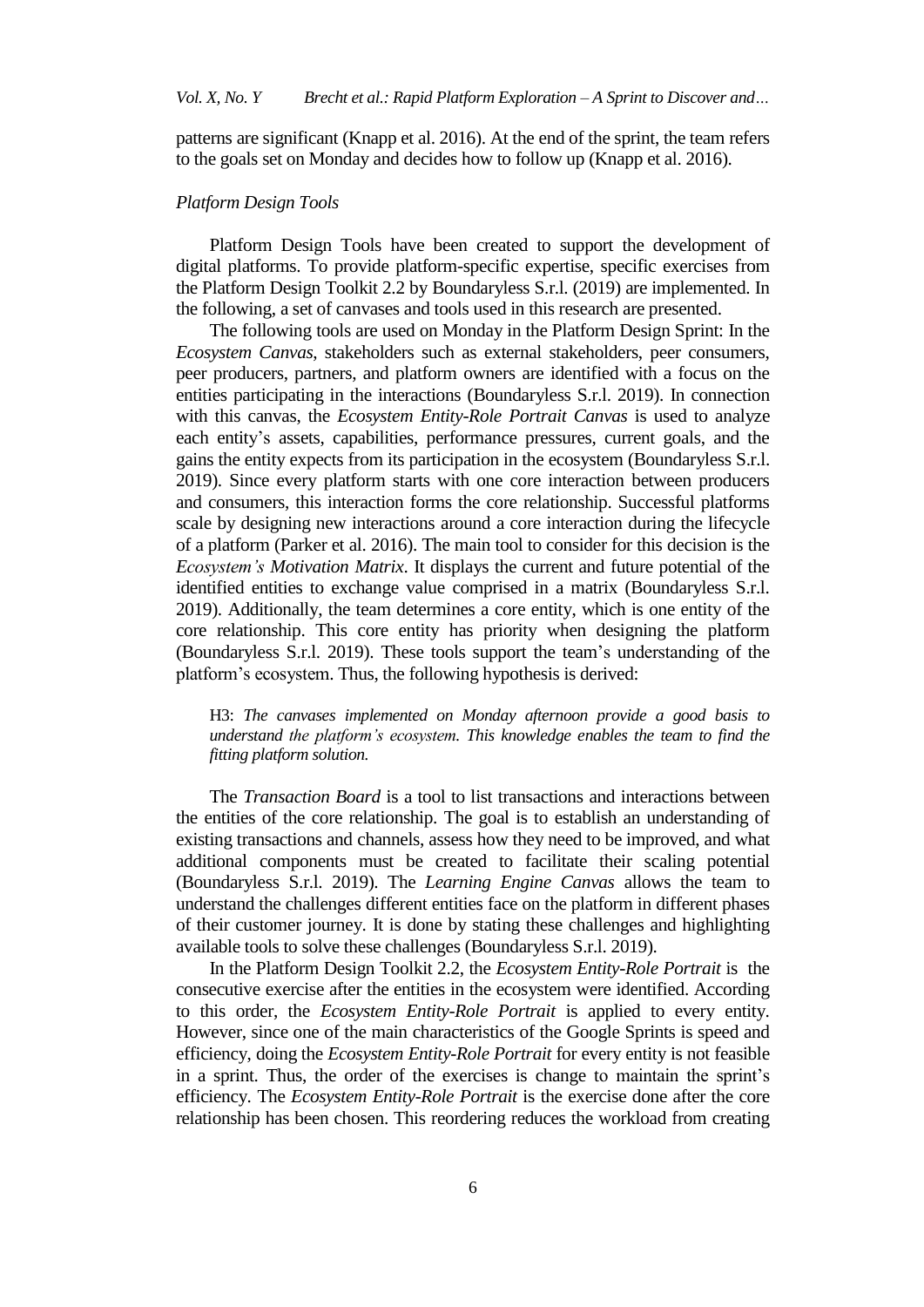one canvas for every entity to just one or two canvases. The final number of canvases depends on whether the team does the *Ecosystem Entity-Role Portrait*  only for the core entity or both entities forming the core relationship. Therefore, H4 states*:* 

*The canvas portraying the Ecosystem Entity-Role in detail should be postponed until the core relationship and core entity have been defined.*

The MVP Canvas splits the designed platform business model into three elements: desirability, feasibility, and viability. Achieving an appropriate balance of these elements is crucial as only a balance creates long-term sustainability (Brown and Katz 2019, Digital Ahead UG 2021). The three major sections for desirability, feasibility, and viability are further divided into key assumptions and hypotheses. They show how each is tested and what criteria are used to determine whether an assumption is (dis)proven (Digital Ahead UG 2021). Thus, H5 claims:

*The MVP Canvas used on Wednesday shows a split into desirability, feasibility, and viability. Categorizing the assumptions about the platform into these three categories is advantageous for testing the prototype.*

Figure 1 shows how the sprint process aims to cover the steps necessary for the discovery of a business model before its validation with the SPEC (Brecht et al. 2021). Furthermore, the tools used for the creation of the design sprint for platforms are displayed, namely the Google Design Sprint 2.0 and the chosen tools for digital platform design.

**Figure 1.** *Overview of the Discovery Concepts and the Validation Process of Digital Platform Business Models*



*Source:* Based on Brecht et al. (2021).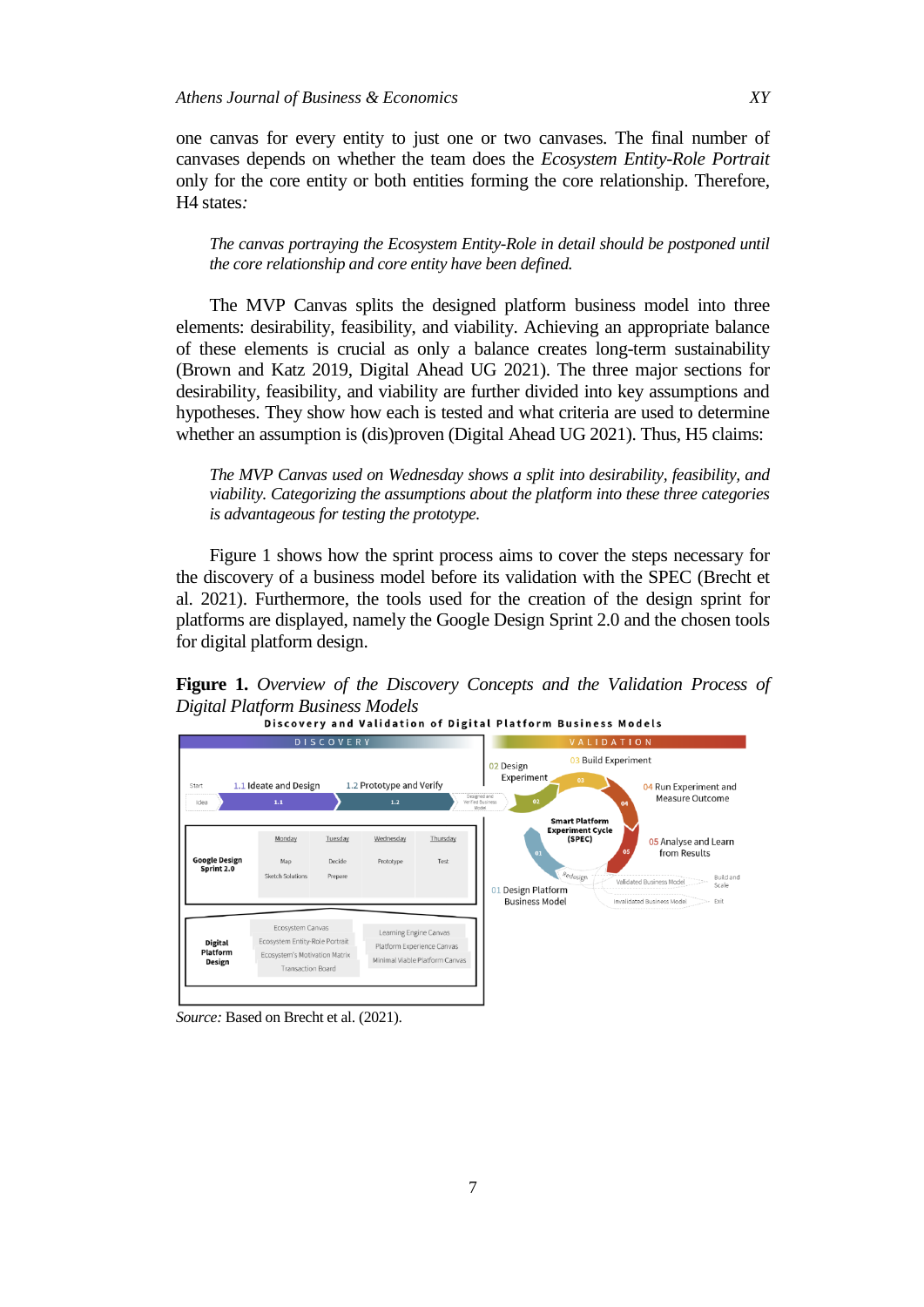## **Methodology**

The exploratory nature of this research focused on the specific use case of digital platform business model design with the framework of a Google Sprint. Therefore, a qualitative research design was selected as mostly non-numeric data was collected (Creswell and Creswell 2018). A qualitative research design can help gain a deep understanding of the problem at hand and allow the researchers to gather contextual data and understand decisions and actions (Myers 2019, Jamshed 2014). Additionally, this qualitative research design led to more flexibility in collecting data and provided an improved basis for conclusions grounded in the experience of practitioners (Lowder 2009).

To create the sprint for platform business models, the researchers designed a first process iteration, combining the Google Design Sprint 2.0 with platform design tools. Based on assumptions made during the design phase of the sprint, the hypotheses were formulated. Five semi-structured expert interviews were conducted to verifty the process and to corroborate or refute the formulated hypotheses. Each of the interviews included a set of nine questions. After the expert interviews a qualitative content analysis investigated the hypotheses. Furthermore, additional feedback from the experts was collected, categorized, and then prioritized. With the information gathered from the expert interviews, an improved sprint iteration was created.

The purpose of this research is to generate findings, which support practitioners in designing platform business models. Hence, industry experts with experience in designing platform business models were selected for the interviews. Three out of five experts had a background in innovation coaching or worked in innovation labs of different companies. A fourth expert was a consultant specializing in digital transformation. The last expert worked in an innovationfocused research facility. The interviews were designed as semi-structured interviews to allow the experts to state their opinion on the presented hypotheses as freely as possible. With the COVID-19 pandemic and contact restrictions in place, interviews could not take palce in person. Therefore, the interviews were held through video calls with one expert at a time. The interviewer presented a series of PowerPoint slides to the expert explaining the designed process. At the corresponding time, the questions noted in the interview guideline were posed to the interviewee. The questions were open-ended and close-ended, depending on the topic. While sometimes a quick "yes" or "no" was deemed sufficient, other questions were designed to spark discussion and extract more of the experts' knowledge. The interviews took place from December 16, 2020, to January 4, 2021, lasting between 50 and 70 minutes.

For data analysis, the researcher conducted a qualitative content analysis according to Mayring (2014). The main characteristic of qualitative content analysis is that it only considers characters relevant to answering the posed questions (Mayring 2014). In the first step, the transcription software MAXQDA transcribed the interviews to create a first written draft of each interview. The transcription errors of the software were then corrected manually. The final transcriptions of the interviews were analyzed to extract the answers given to the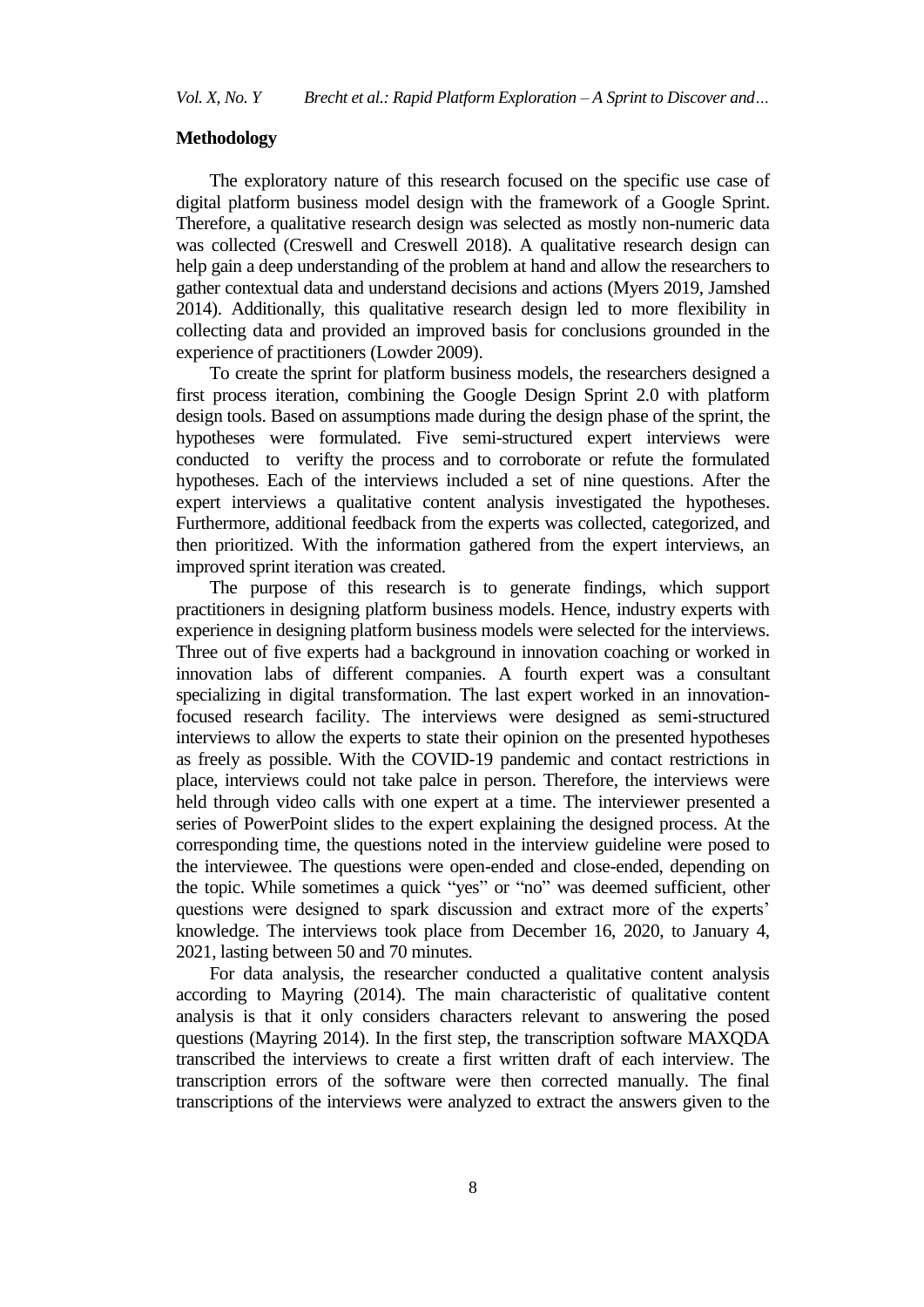questions from the interview guideline, aimed at answering the hypotheses formulated at the end of the literature review. This analysis entailed creating a code in line with the formulated hypotheses and extended by feedback repeatedly given by the experts. The knowledge extracted from the interview transcriptions was prioritized according to how unanimous the expert answers were. Additionally, anecdotes were also categorized and prioritized according to the frequency of commenting on a specific topic and its valence (positive or negative). Topics adressed by only one expert were excluded from the analysis.

# **Results**

#### *Results Regarding the Hypotheses*

Table 1 displays the answers given by the experts concerning the stated hypotheses. Some experts signaled indifference towards some of the hypotheses. These indifferent answers were not tallied in the table, as they did not add any value to corroborate or refute a hypothesis.

**Table 1.** *Overview of the Formulated Hypotheses and Responses from the Experts in the Interviews*

|                                                                                                                                                                                                                                                                                   |                                      | Responses      |              |
|-----------------------------------------------------------------------------------------------------------------------------------------------------------------------------------------------------------------------------------------------------------------------------------|--------------------------------------|----------------|--------------|
| <b>Hypothesis</b>                                                                                                                                                                                                                                                                 | Subparts of the<br><b>Hypothesis</b> | Positive       | Negative     |
| Before the sprint, the sprint team should participate in a<br>MOOC or some event to gain a basic understanding of<br>platform business models. Alternatively, a platform expert<br>could be part of the team to provide the necessary<br>platform specific knowledge in the team. | Necessity to teach                   | $\overline{4}$ |              |
|                                                                                                                                                                                                                                                                                   | Teach in a workshop                  | 3              |              |
|                                                                                                                                                                                                                                                                                   | Teach with a MOOC                    |                | $\mathbf{1}$ |
|                                                                                                                                                                                                                                                                                   | Include a platform expert            |                | $\mathbf{1}$ |
| There should be a workshop before the sprint week in<br>which the participants get.                                                                                                                                                                                               |                                      |                | 4            |
| The canvases implemented on Monday afternoon provide a<br>good basis to understand the platform's ecosystem and this<br>knowledge enables the team to find the fitting platform                                                                                                   |                                      | 5              |              |
| The canvas portraying the Ecosystem Entity-Role in detail<br>should be postponed until the core relationship and core<br>entity have been defined.                                                                                                                                |                                      | 4              |              |
| The MVP Canvas used on Friday shows a split into<br>desirability, feasibility, and viability. Categorizing the<br>assumptions made about the platform into these three<br>categories is advantageous for testing the prototype.                                                   |                                      | 5              |              |
| Course Interviews                                                                                                                                                                                                                                                                 |                                      |                |              |

*Source:* Interviews.

H1 concerned whether it was necessary for the team participating in the workshop to be taught the basics of platform business models before the sprint. The hypothesis further stated different options of how this knowledge was taught to the team. As can be seen in Table 1, the experts almost unanimously agreed on the necessity for the team to be taught the basics of platform business models. The options stated in the hypothesis for this knowledge transfer were to do a workshop, a Massive Open Online Course (MOOC), or include a platform expert in the sprint. Here, the MOOC and the inclusion of a platform expert received negative feedback, while the workshop format drew positive responses. The expert responding negatively to the inclusion of a platform expert argued a platform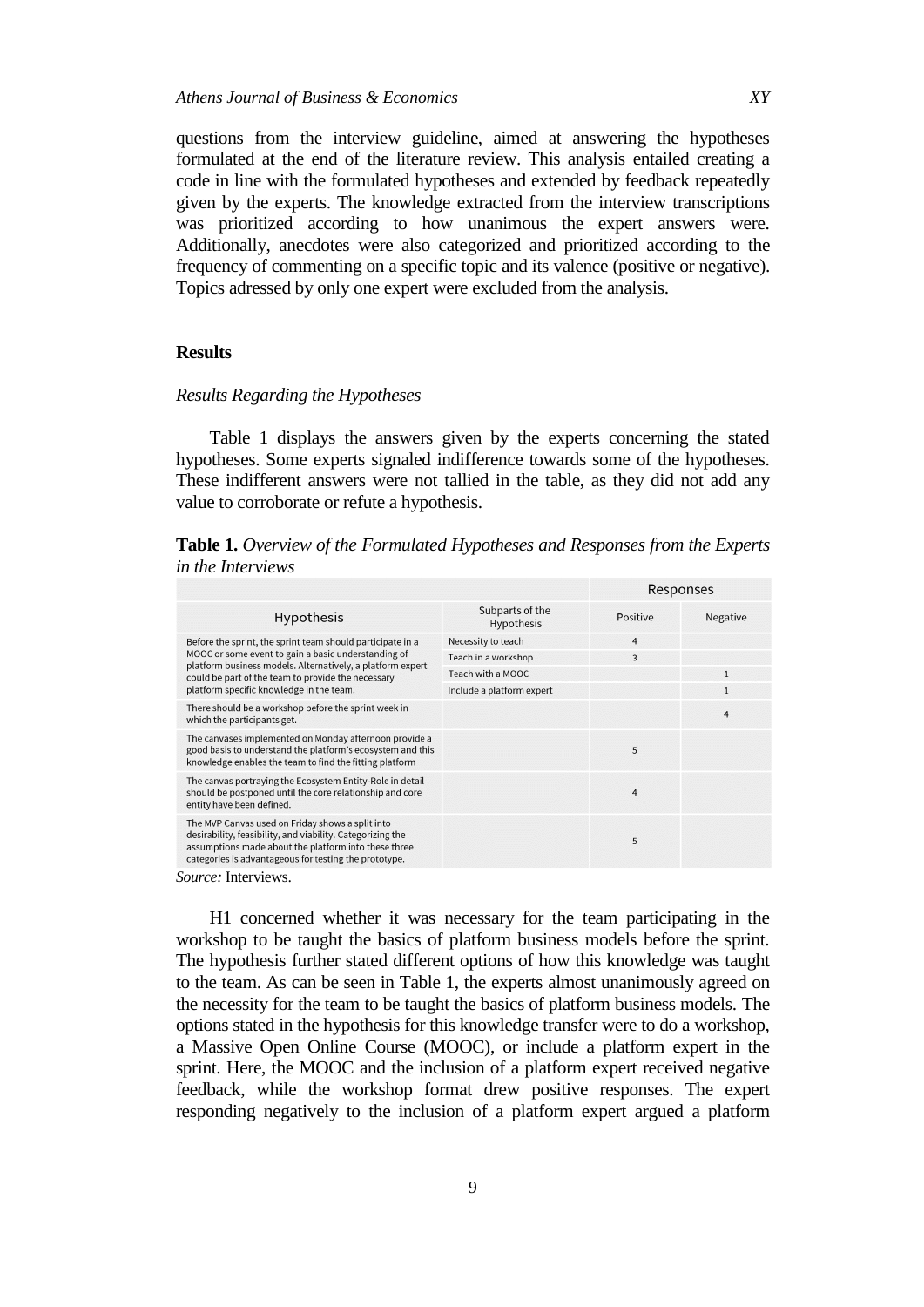expert might destroy the team's dynamic. In contrast, the experts supporting the knowledge transfer through a workshop stated this workshop offered an opportunity to onboard the team before the sprint started.

H2 questioned whether the team should be introduced to the incorporated canvases beforehand. The experts refuted this hypothesis by stating it would be sufficient if the moderator introduced the canvases in the corresponding exercises. However, this decision required that the moderator could explain the canvases in an adequate time and had the knowledge to answer any questions the team might have regarding the activities.

H3 stated that the platform design tools chosen for the Smart Platform Design Sprint comply with the requirements to provide the team with a profound understanding of the platform's ecosystem. Thus, it enables the team to find a fitting platform solution. The choice of platform design tools is an essential part of this research, and the interviewed experts unanimously support the tool choices as fitting for the stated requirements.

H4 corroborated through the expert interviews aimed to change the order of the exercises. This idea stemmed from a time-saving aspect, which was supported by four out of the five experts.

H5 assessed the choice of using the *MVP Canvas* from a different platform design tool. The *MVP Canvas* categorizes assumption into desirability, feasibility, and viability. The expert unanimously supoorted the use of the *MVP Canvas*.

## *The Smart Platform Design Sprint*

The Smart Platform Design Sprint (SPDS) discovers and verifies platform business models. It implies that the team already knows that the sprint result is a platform. The premise of knowing that the solution the team works towards is a platform solution was stressed by some experts. The platform-specific activities of the SPDS are implemented on Monday afternoon and Wednesday morning. Monday afternoon's exercises focus on understanding the platform's ecosystem, using the *Platform Ecosystem Canvas, Ecosystem Entity-Role Portrait, Motivation Matrix, Transaction Board,* and *Learning Engine*. On Wednesday, the team uses the *Platform Experience Canvas* and *Minimal Viable Platform Canvas* to elaborate on the chosen solution(s) or solutions and make them more tangible in addition to the storyboarding exercises.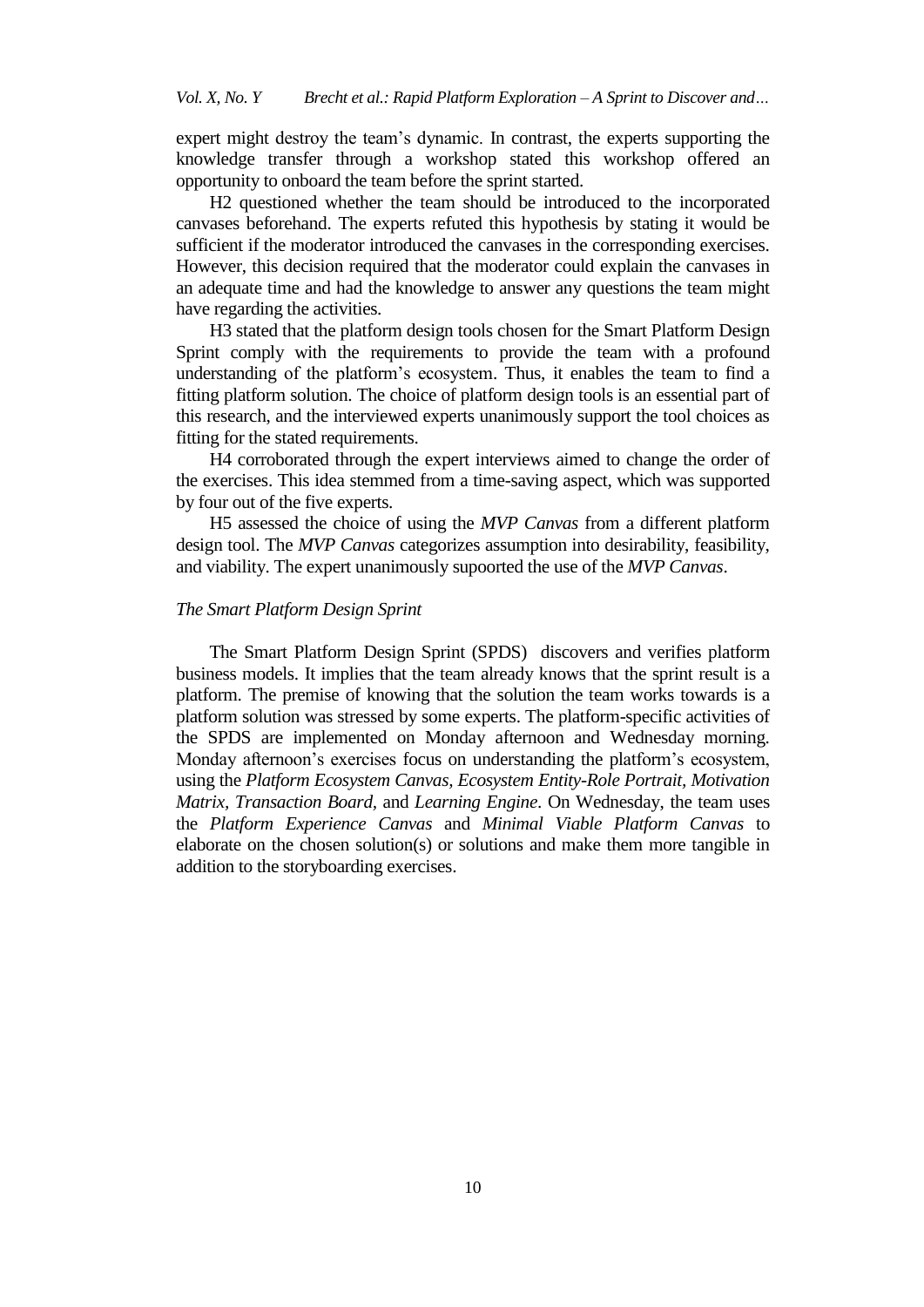| <b>Smart Platform Design Sprint (SPDS)</b>                                                                                                                        |                                                                                                         |                                                                                        |                           |                                            |  |
|-------------------------------------------------------------------------------------------------------------------------------------------------------------------|---------------------------------------------------------------------------------------------------------|----------------------------------------------------------------------------------------|---------------------------|--------------------------------------------|--|
| Start                                                                                                                                                             | 1.1 Ideate and Design                                                                                   |                                                                                        | 1.2 Prototype and Verify  |                                            |  |
| Idea                                                                                                                                                              | 1.1                                                                                                     |                                                                                        | 1.2                       | Designed and<br>Verified Business<br>Model |  |
| Monday<br>• Ask the experts,<br>$HMWs*$<br>• Long-term Goals<br>• Sprint Questions<br>• Map (optional)                                                            | Tuesday<br>• Lightning Demos<br>· Solution<br>Sketching                                                 | Wednesday<br>• Assembling<br>Platform<br>Experiences<br>• User Test Flow<br>(optional) | Thursday<br>• Prototyping | Friday<br>User Tests                       |  |
| • Ecosystem<br><b>Fntities</b><br>• Motivation Matrix<br>• Choose Core<br>Relationship<br>• Entity Portrait<br>• Transaction<br><b>Board</b><br>• Learning Engine | • Art Museum<br>• Heatmap Vote<br>• Solution<br>Presentation<br>• Final Vote<br>• Combine<br>Solutions? | • Storyboarding<br>• Minimal Viable<br>Platform                                        | • Prototyping             | User Tests &<br>Review                     |  |
|                                                                                                                                                                   |                                                                                                         | • Platform-specific activities                                                         |                           | * "How might we"-notes                     |  |

**Figure 2.** *Activities Throughout the Smart Platform Design Sprint*

*Source:* Based on the Google Design Sprint 2.0.

Figure 2 shows an overview of the exercises and their order in the SPDS. The orange highlighted bullet points show the added platform-specific activities. Since executing these exercisesrequire one additional day, the SPDS was extended to a five-day process. The Google Design Sprint 2.0 is a four-day process.

## Preparations

In addition to the preparations necessary for any design sprint, the SPDS includes an onboarding workshop before the sprint week. The onboarding workshop is a result of the experts' responses to H1. The goal of the onboarding workshop is to teach the team about the particularities of platform business models. Furthermore, the onboarding workshop provides room for any questions the team may have about the sprint week. According to the experts, enabling this interaction is essential if this is the first sprint run in a company. Adding this workshop might lower the resistance within the team to the SPDS.

# Monday Afternoon: Understanding the Platform's Ecosystem

After defining the goals for the sprint, the team then moves on to exercises, which revolve around understanding the platform's ecosystem. Compared to the Google Design Sprint 2.0, it means the *Lightning Demos* and *Solution Sketching*  are moved to Tuesday morning. Subsequent exercises are also done at a later point in time due to the inserted exercises on Monday afternoon.

The exercises are precisely structured that the team first identifies entities present in the ecosystem before becoming more detailed, focusing on only one or two entities by the end of Monday. This approach is consistent with the platform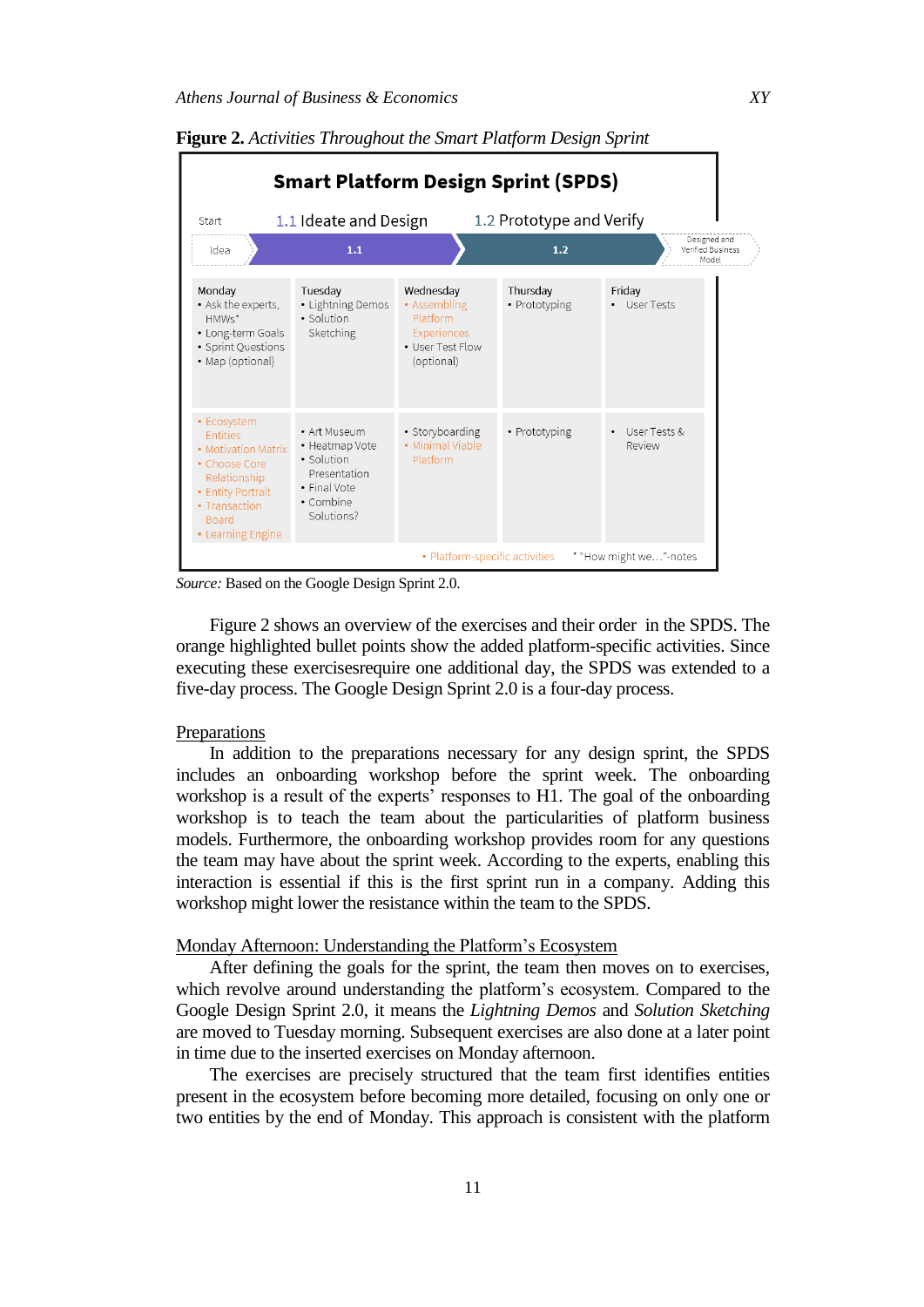architecture by Parker et al. (2016), who suggested focusing on a single core interaction when building a platform and then adding new interactions around this core interaction.

In the first step of understanding the platform's ecosystem, the team identifies the entities present in the ecosystem using the *Platform Ecosystem Canvas*. After identifying the entities present in the ecosystem, the team analyses how and what value is exchanged between the entities or within the same entity. The tool applied for this analysis is the *Motivation Matrix,* which displays the value exchanges on a single page. Following this exercise, the *Motivation Matrix* provides the information needed to decide the platform's core interaction. Because the following exercises mainly revolve around the entities forming the core relationship of the platform, the team evaluates the motivation of these entities to participate in the ecosystem. It fosters a better understanding of the essential roles to consider when designing a platform.

In the next step, the team lists the different transactions already happening or could happen in the core relationship in the *Transaction Board*. The last exercise aims at understanding the platform's ecosystem and entails the creation of the *Learning Engine Canvas*. This exercise again includes all entities identified in the *Platform Ecosystem Canvas*.

With these exercises, the team has a general understanding of the entities in the platform's ecosystem and the entities forming the core relationship of the platform. This understanding allows the team to find a fitting platform solution on the following day.

# Tuesday

Tuesday only changes due to the insertion of exercises on Monday afternoon. In the SPDS, the team does the *Lightning Demos* and S*olution Sketching* on Tuesday morning, followed by the selecting the best solution in the afternoon.

#### Wednesday

From the previous days, the team understands the platform's ecosystem and designs a winning sketch(es) for the platform solution. The next step is to consolidate the information from all previous exercises in one comprehensive knowledge point. This consolidation is done by creating the platform experience for the core entity, using the *Platform Experience Canvas*.

With the knowledge collected and displayed in a single canvas, the team shifts its mindset from finding a platform solution to prototyping and testing this solution. Thus, the team and the moderator might create a *User Test Flow* as a basis for the storyboard. The *User Test Flow* is optional as the *Platform Experience Canvas* might already display the information needed for creating the storyboard.

From the final storyboard, the team deducts all the information needed to build the prototype on Thursday efficiently. In the last exercise for Wednesday, the team also creates an *MVP Canvas*. While the storyboard shows how to build the prototype, the *MVP Canvas* displays what and how to test the elements of the prototype. The importance of defining measures before the user tests regarding the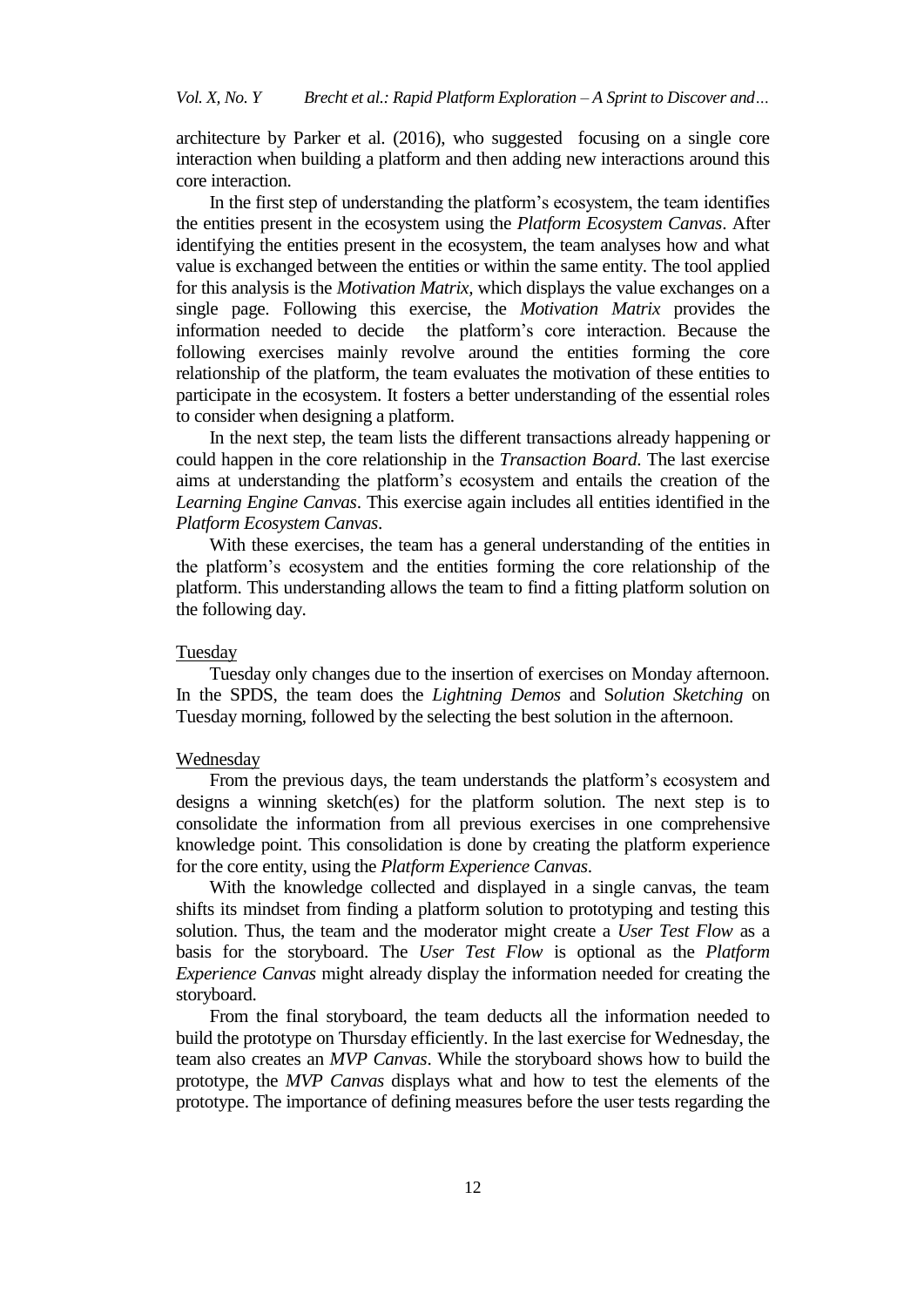exact time to corroborate or refute assumptions comes from the team's tendency of building an attachment to their prototype. This attachment results in continuing with the development of the product, even though, in some cases, it should not (Viki et al. 2019).

## **Thursday**

The exercises on Thursday do not differ from the prototyping processes described in the original Google Sprint and Google Design Sprint 2.0. However, since new exercises are added to the process, the prototyping takes place on Thursday instead of Wednesday. Since the team builds a platform, the team can use software to create mockups, simulating clickable areas such as buttons. In the expert interviews, one question was whether the experts have used similar software, what it was, and whether they would recommend it. Four of the experts recommended the software Marvel for the creation of a mockup.

## Friday

With the platform specific exercises added into the sprint, the sprint has a duration of five days. The process of testing the platform prototype remains unchanged and does not differ from the execution described in the Google Design Sprint 2.0.

**Figure 3.** *Overview of the Discovery and the Validation Process of Digital Platform Business Models*



*Source:* Based on the Google Design Sprint 2.0 and Brecht et al. (2021).

Figure 3 shows how the Smart Platform Design Sprint (SPDS) and the Smart Platform Experiment Cycle (SPEC) combined can be used for the platform business model exploration. The SPDS shows the fast discovery of verified platform business models, while the SPEC is responsible for validating the discovered platform business model.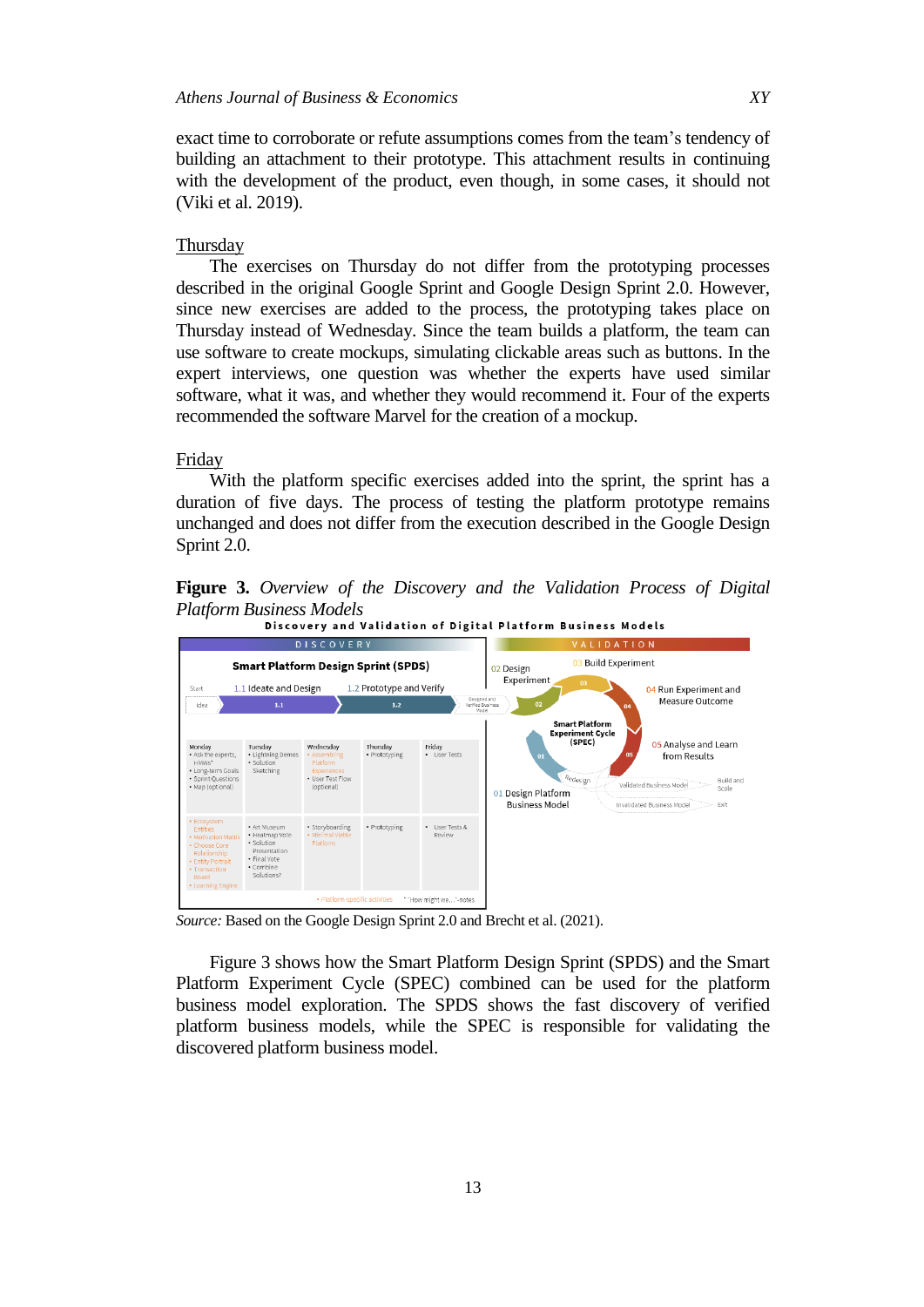#### **Discussion**

This research was set out to design a process that advanced a rapid platform exploration intending to retrieve a verified platform business model. The solution was found in the Smart Platform Design Sprint. It is a process model that combines the steps of the Google Design Sprint 2.0 with the knowledge of platform design tools to discover and design a platform business model. The Google Design Sprint 2.0 is characterized as fast and efficient in the areas of ideation, designing, prototyping, and testing of the solution to an identified problem. The platform design tools are helpful components to consider in the creation of digital platform business models. Moreover, the results of expert interviews verified the SPDS itself.

The interviewed experts unanimously described the developed Platform Design Sprint as a tool that can be valuable to anyone looking to discover and design a platform business model, verifying the process. Another essential objective to fulfill when constructing the sprint was the duration. Knapp et al. (2016) indicate a loss of continuity when a sprint extends five days. One of a sprint's main characteristics is its speed and efficiency. Thus, with a loss of continuity comes a loss of efficiency. With the SPDS being a five-day process (including an onboarding workshop), the SPDS can retain the efficiency of the original Google Sprint. In addition, this research revealed low costs and short commitment requirements for the sprint. The costs origintate from employees being kept from their day-to-day tasks and their salaries being paid. Salaries and opportunity costs are the main cost drivers of the SPDS. Additional costs only accrue for the required office supplies, catering, possibly the room for the sprint, and lastly, the software used to create the platform prototype. Since the main cost drivers are salaries and opportunity costs for lost business, the SPDS is attractive for start-ups. Salary costs are likely lower in a startup environment compared to a corporate setup. Even more so when the start-up is recently founded and still searches for a profitable business model to scale (Blank and Dorf 2012, p. 20).

Regarding the mechanisms of the SPDS, the first set of platform-specific exercises on inserted Monday afternoon. Here, the team aims to understand the platform's ecosystem using a variety of tools displayed in Figures 2 and 3. The solution sketching process moves to Tuesday morning, and subsequently, selecting the best solution to Tuesday afternoon. After Tuesday, the exercises remaining from the Google Design Sprint 2.0 revolve around the storyboard, the blueprint for the prototype. Since the prototype requires a whole day to be built, it must be moved to Thursday. It results in available time for additional exercises on Wednesday, which is used for the *Platform Experience Canvas* as the first exercise of the day and the *MVP Canvas* as the last exercise done on Wednesday.

Furthermore, some of the exercises are marked as optional, as displayed in Figures 2 and 3. The choice to define these exercises as optional is based on redundancy. Creating a map on Monday morning helps align the team's views and work towards the goal. However, the information displayed in the *Map* is likely to be depicted similarly to the *Platform Experience Canvas*, scheduled for Wednesday morning. Doing the *Map* helps the team to align their views but is still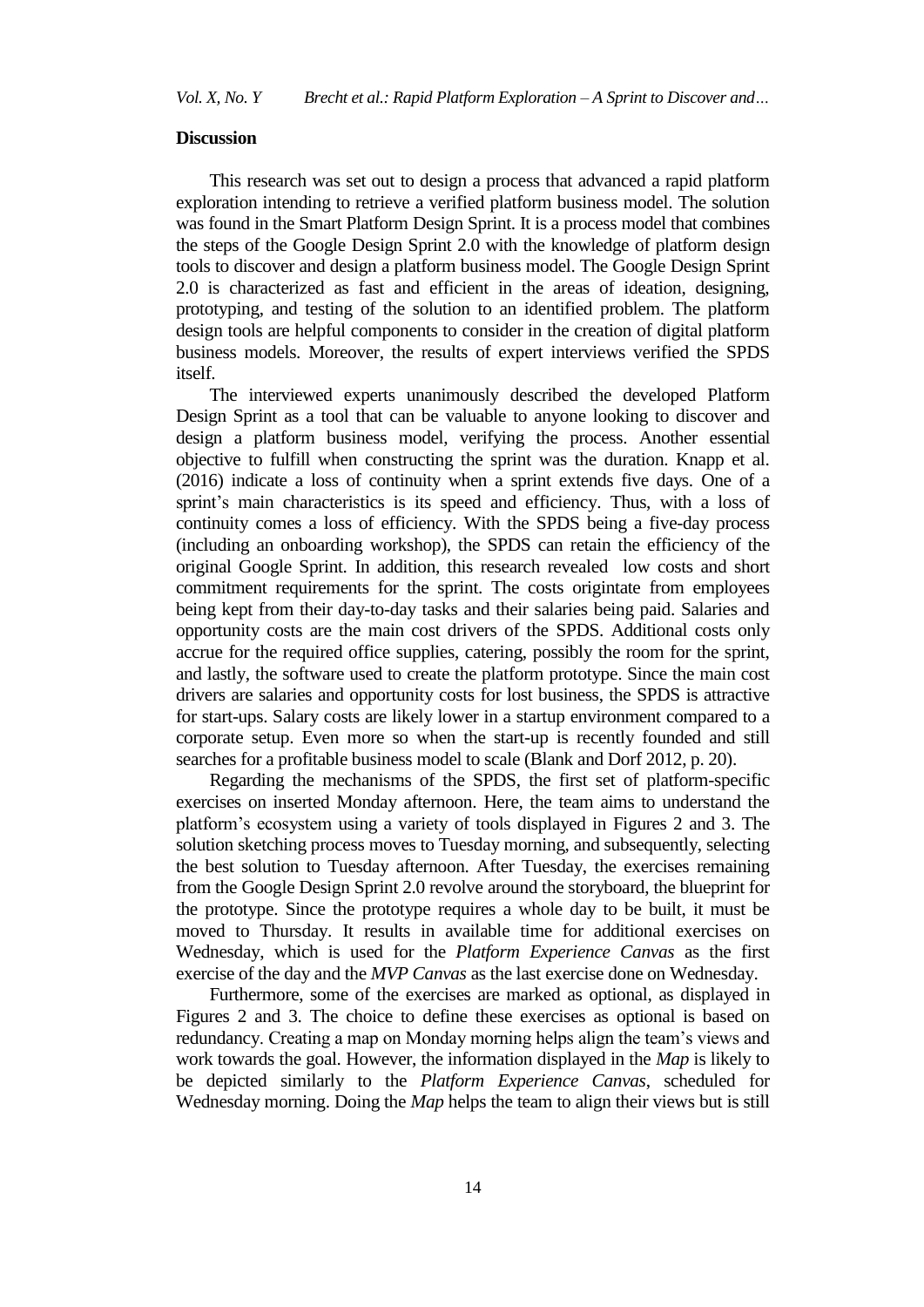marked as optional. A team might already be aligned about the challenge and could save time by skipping the exercise.

Similarly, the *User Test Flow* does most likely not display any information that the *Platform Experience Canvas* does not already show. However, the *User Test Flow* has been developed specifically to prepare the team for creating the *Storyboard*. Along the same lines explaining the *Map*, the team can skip this exercise if it feels all the information necessary for the *Storyboard* is included in the *Platform Experience Canvas*. Alternatively, if the team likes to prepare the information more precisely for the *Storyboard*, the team can do the *User Test Flow* before creating the *Storyboard*.

Moreover, the platform prototype is coherent with the platform architecture by Parker et al. (2016), who suggest establishing the platform for one core interaction and then adding interactions around this core interaction over time. For new platforms, the exercises for Monday afternoon guide the team from identifying the entities in the platform ecosystem to choosing a core relationship and a core entity within the core relationship to build the platform. However, if the team wants to add a new interaction to an existing platform, the SPDS can be used similarly. When choosing a core relationship on Monday afternoon, the team could select the new interaction and add it to the existing platform.

As an alternative to teaching the team fundamentals of platform business models during the onboarding workshop, the team could also do a MOOC on this topic. Free MOOCs are available on different platforms like edx.org, where people can enroll in the offered courses. With MOOCs, participants can flexibly choose when and where to study the course material (MOOC.org 2021). One of the experts refuted using a MOOC to teach the team the basics of platform business models. However, due to the additional flexibility, using a MOOC to educate the team is not ruled out for the SPDS. If the MOOC is chosen, there should be a time slot in the onboarding event for asking questions a Q&A concerning the MOOC learnings.

Additionally, two experts stressed the importance of a debriefing exercise at the end of each sprint day. Although debriefing is not explicitly mentioned in the Google Sprint methodologies, the experts expressed debriefing as an essential component for the moderator to cater the sprint to the team's needs.

According to the interviewed experts, the SPDS should incorporate a mechanism similar to the Scrum framework's "Sprint retrospective". These are meetings used to reflect on past sprint days, allowing the moderators to collect feedback to improve the sprint in the subsequent days and align the team. The two Scrum retrospective exercises the moderator can use are, for example, the "KALM, Keep, Add, Less, More"-retrospective or "Liked, Learned, Lacked, Longed for"-retrospective (Caroli 2021, Richterich 2021).

# *Limitations*

Even though the design of the process is a overall success, as indicated by the positive feedback of the experts during the interviews, there are aspects of the SPDS that cannot be controlled by process design. The SPDS requires a competent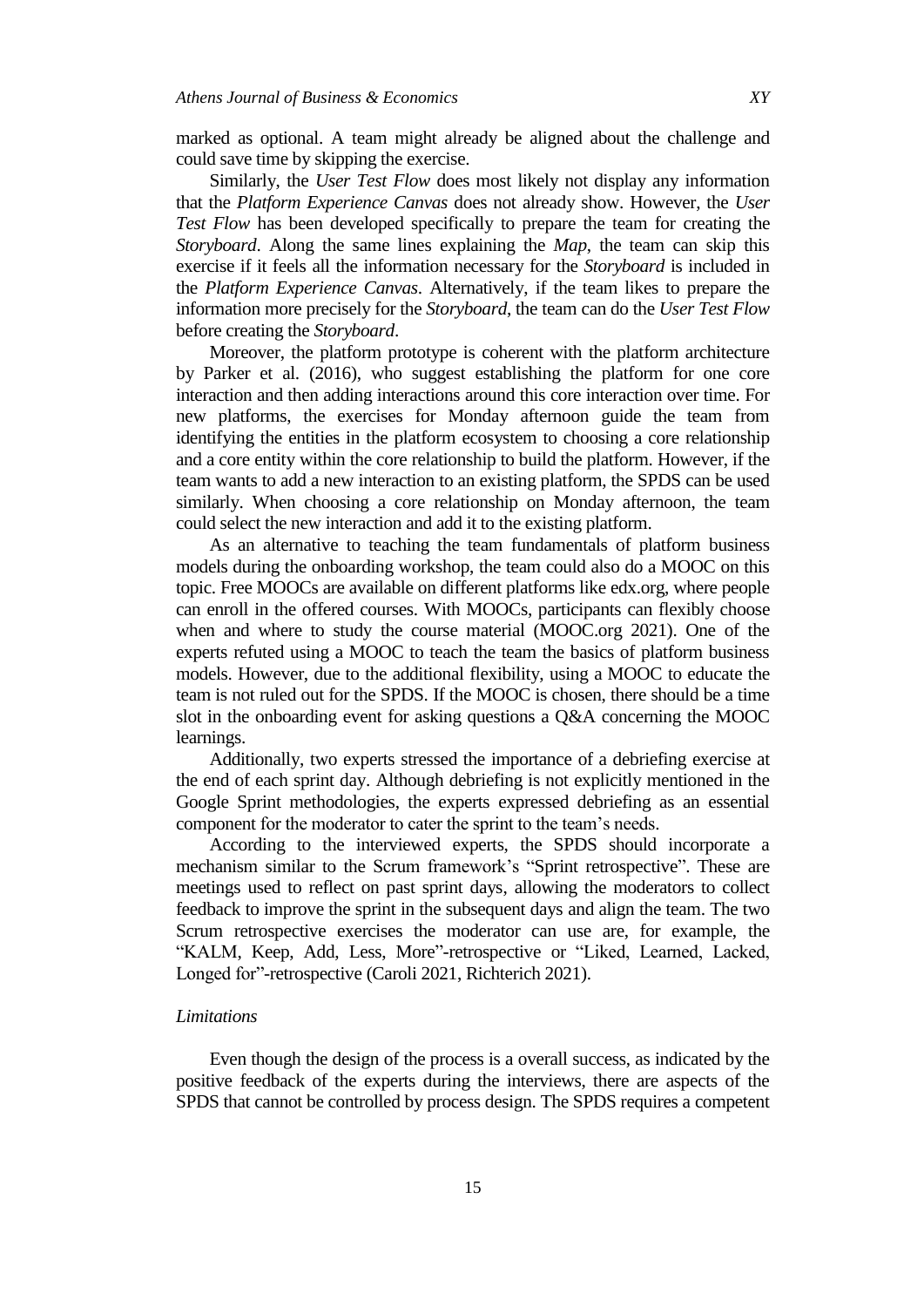moderator to guide the team throughout the week. By using various canvases throughout the sprint week, the team relies on the moderator to introduce and explain the canvases appropriately. If the moderator lacks necessary competencies, the sprint might fail. The experts also emphasized the moderator's significance during the interviews.

Another limiting factor for the SPDS are cultural differences. The original Google Sprint was developed in the United States of America (USA) and thus, reflects the American culture. However, business is conducted differently in other countries and culture varies across companies. One expert addressed how cultural differences may limit the SPDS. While the original Google Sprint aims for a realistic prototype, one expert experienced that Germans, at times, provide unjustifiable positive feedback on prototypes. This behavior is based on the tester not wanting to give negative feedback on a prototype someone has spent a lot of time and effort developing.

Generally, it should be emphasized that the SPDS should only run if the team knows they are working towards a platform solution. If this is unknown before the sprint, a potentially better solution might be discarded. Furthermore, the SPDS has not been verified beyond the expert interviews. Multiple experts stated the importance of testing the Platform Design Sprint in practice. Including experience from applying the process will elevate the SPDS's status from being a verified theoretical concept to a validated process applicable by startups and companies in their business model exploration activities.

#### *Outlook*

The Smart Platform Design Sprint described in this paper applies the platform design tools. However, with new platform design tools being released in the future, there may be more suitable tools available to incorporate in the SPDS. An example of a new tool is the new iteration of the Platform Innovation Kit, the Platform Innovation Kit 5.0.

Other components to consider in future research are canvases featuring additional elements essential in the platform business model, such as filters. Filters can facilitate high value by enhancing the interaction between consumers and producers. Including an activity dedicated to a platform's filters would add further value to the SPDS.

Lastly, the SPDS has not been tested in practice yet. Applying the sprint in a real-world scenario would provide more valuable insights into its applicability in real-life settings. This experience will reveal whether the constructed process works as intended. With the knowledge gained from applying the SPDS in practice, an advanced iteration of the SPDS can be developed, incorporating learnings from applications.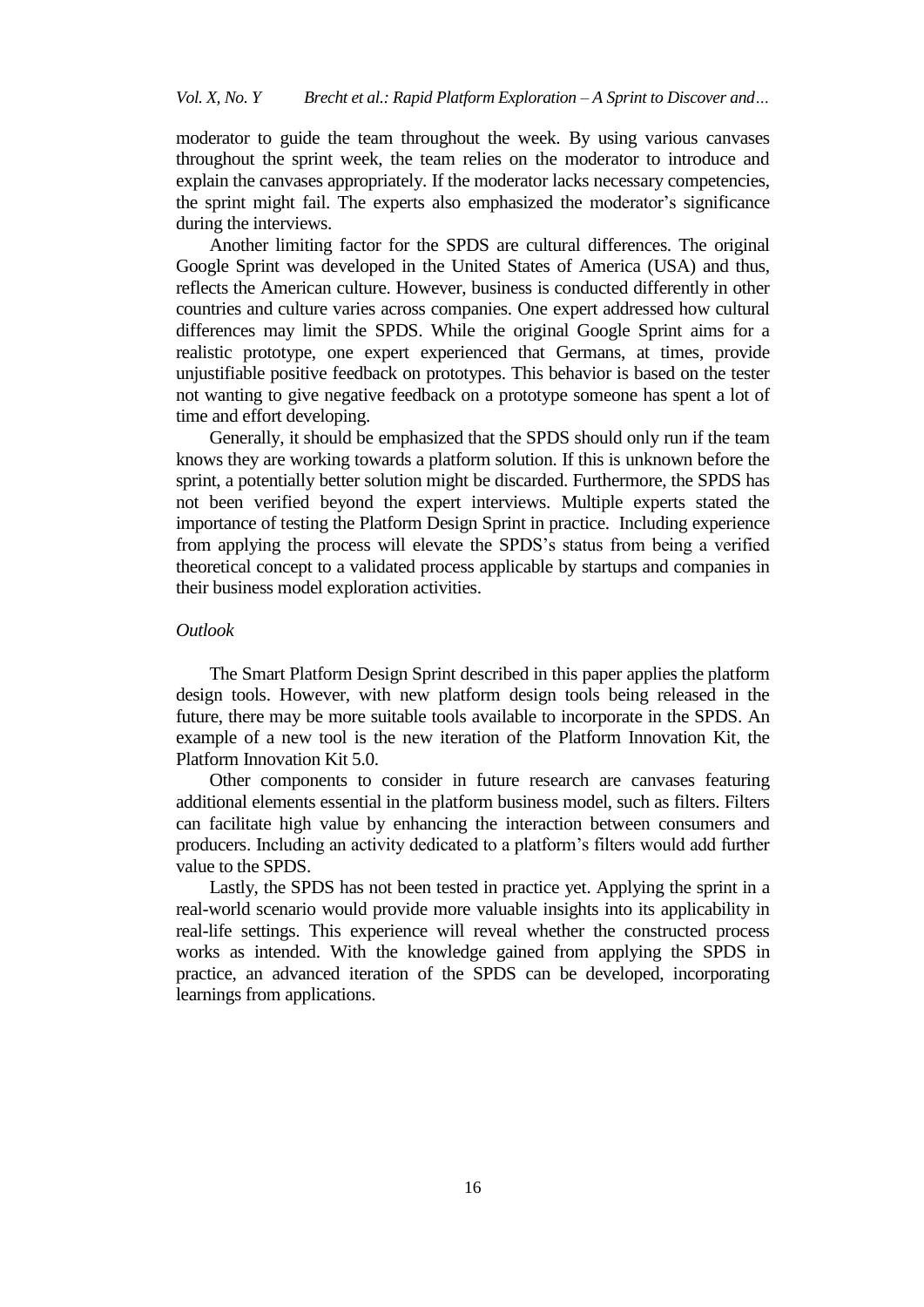#### **Conclusion**

The Smart Platform Design Sprint is an innovative tool enabling a start-up or established company to design and verify a platform business model within one week. Combining the Google Sprint 2.0 with platform design tools, the SPDS inherits the speed and efficiency of the Google Sprint. The SPDS also transfers the necessary platform-specific expertise for the design and verification of a platform business model. The new process was developed iteratively and further enriched with expert knowledge. It results in a tool applicable in the digital business model exploration focusing on extracting a verified business model by completing the discovery step, which is required to enter the second validation step.

## **References**

- Albers A, Behrendt M, Ott S (2010) Validation-central activity to ensure individual mobility. In *Proceedings of FISITA 2021 World Automotie Congress*. Budapest, Hungary.
- Aulet B, Ursache M (2017) *Disciplined entrepreneurship workbook*. Published by Chris Snyder. Hoboken, New Jersey: Wiley.
- Bland D, Osterwalder A (2020) *Testing business ideas*. Hoboken, New Jersey: John Wiley & Sons, Inc.
- Blank SG, Dorf B (2012) *The startup owner's manual: the step-by-step guide for building a great company*. Pescadero, CA: K&S Ranch Press.
- Boundaryless S.r.l. (2019) *Platform design toolkit 2.2: the user guide*. Boundaryless S.r.l. Retrieved from: [https://stories.platformdesigntoolkit.com/releasing-platform-design](https://stories.platformdesigntoolkit.com/releasing-platform-design-toolkit-2-2-b99b6a4c776d)[toolkit-2-2-b99b6a4c776d.](https://stories.platformdesigntoolkit.com/releasing-platform-design-toolkit-2-2-b99b6a4c776d) [Accessed 12 November 2020]
- Brecht P, Niever M, Kerres R, Ströbele A, Hahn C (2021) Smart platform experiment cycle (SPEC): a process to design, analyze, and validate digital platforms. *Artificial Intelligence for Engineering Design, Analysis and Manufacturing* 35(2): 209–225.
- Brown T, Katz B (2019) *Change by design: how design thinking transforms organizations and inspires innovation*. Revised and Updated Edition. Harper Collins.
- Caroli P (2021) *KALM – Keep, add, more, less*. Retrieved from: https://www.funretrospec tives.com/kalm-keep-add-more-less/. [Accessed 2 February 2021]
- Courtney J, Scarano D, Knapp J (2021) *Design sprint masterclass by AJ &Smart*. Retrieved from: https://ajsmart.clickfunnels.com/home-page1963344716019121719 48. [Accessed 24 June 2021]
- Creswell JW, Creswell JD (2018) *Research design: qualitative, quantitative, and mixed methods approaches*. 5th Edition. Los Angeles: SAGE Publications.
- Digital Ahead UG (2021) Minimal viable platform canvas Part of the platform innovation kit. Retrieved from: [http://platforminnovationkit.com/pik4/#overviewkit.](http://platforminnovationkit.com/pik4/#overviewkit) [Accessed 24 January 2021]
- Engel A (2010) *Verification, validation, and testing of engineered systems*. Hoboken, NJ: Wiley.
- IEEE (1990) *IEEE standard glossary of software engineering terminology: IEEE Std 610.12-1990*. IEEE Xplore. IEEE. Retrieved from: [https://ieeexplore.ieee.org/stamp/](https://ieeexplore.ieee.org/stamp/%20stamp.jsp?tp=&arnumber=159342)  [stamp.jsp?tp=&arnumber=159342.](https://ieeexplore.ieee.org/stamp/%20stamp.jsp?tp=&arnumber=159342) [Accessed 28 January 2021]
- Interbrand (2020) *Report on best global brands 2020*. Retrieved from: https://interbrand. com/best-global-brands/. [Accessed 21 November 2020]